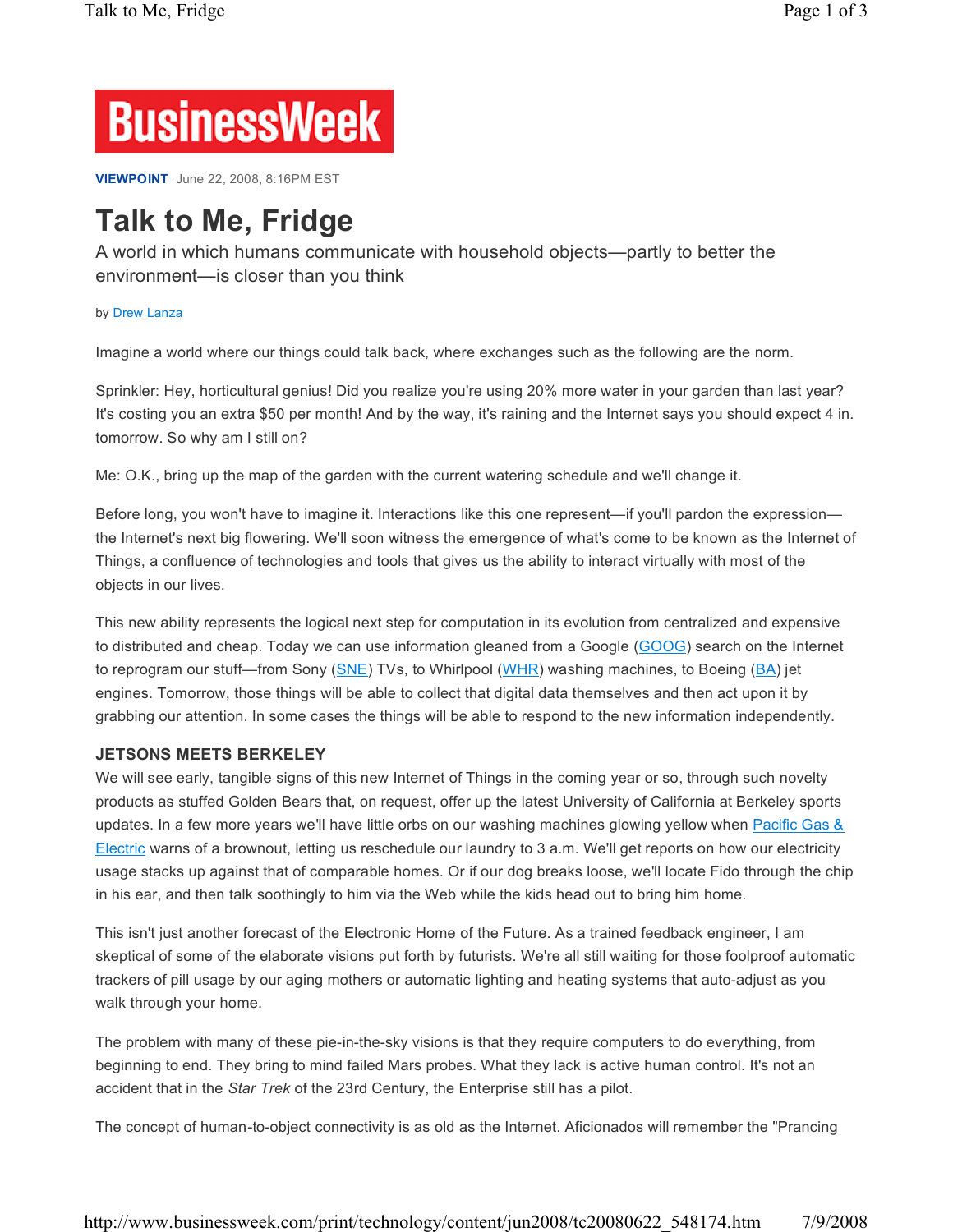Pony," a vending machine connected to the Internet of 40 years ago that allowed someone at a keyboard to order a Coke and walk down the hall to find it already poured.

### **SEMICONDUCTOR SMARTS**

But it hasn't been until now that such interaction is economically feasible. That's thanks in part to the proliferation of Wi-Fi, technology that lets us connect to the wireless Internet at high speeds—not only from our homes and coffee shops but also from cars, airplanes, and even parks. To that we can now add a new generation of taskspecific semiconductors so inexpensive that they can be deployed in the billions to various sensors and objects and then connected to the Internet via the same wireless technology.

In the coming years, designers will deliver these semiconductors for a buck or two and get them to run off a single AAA battery for years. The connectivity provided by these new chips, when combined with the kind of  $50¢$ micro-controllers you find on automatic sprinkler systems, will lead to a near-miraculous transformation.

Connected to Wi-Fi, my "dumb" sprinkler system will suddenly become "smart"—not in the sense of crunching a lot more numbers or making a lot more decisions. Instead, objects will be smart in the sense that, by connecting to the Internet, they actually know something about the world around them. It's one thing to go online and determine it's raining, calculate the price of water, and even ascertain typical water usage in your neighborhood. It's another thing entirely to bring those observations together in a way I can view and respond to.

### **WISING UP**

What are the implications as this vision of dumb-things-getting-smarter becomes reality?

First, we become more efficient. Instantaneous feedback on resource usage, for example, will cause most people to change their consumption habits dramatically. I drive differently now that my dashboard is continually communicating my miles per gallon. That same enhanced power of observation, spread across the broader population, could have a dramatic effect on our consumption of resources. (Many environmentalists believe that more appropriate watering techniques could reduce overall water consumption by 30% or more).

Second, we can stay in control. I'm the boss, not my sprinkler. I don't want—and I don't think most people want some Big Brother of a utility automatically curtailing my resource usage at whim.

Third, we will be able to control our stuff from anywhere on the planet. On vacation in Beijing I'll see an e-mail from my sprinkler system that tells me it's raining cats and dogs in the Bay Area, which prompts me to turn the water off.

Fourth and perhaps most important, it will allow us to better utilize the continually expanding body of the world's collective knowledge. Think how, in the past 30 years, many objects that were once easy to operate (analog clocks, dial-up phones, sprinkler systems adjusted with wooden pegs, etc.) have evolved into complicated systems, with 100-page manuals. By offering up the Web browser as the single interface for everything, the Internet of Things will resolve the great untackled issue of our time—the easy reincorporation of mundane objects into our everyday lives.

*Lanza is a partner at Morgenthaler Ventures in Menlo Park, Calif.*

## Xerox Color, It makes business sense.